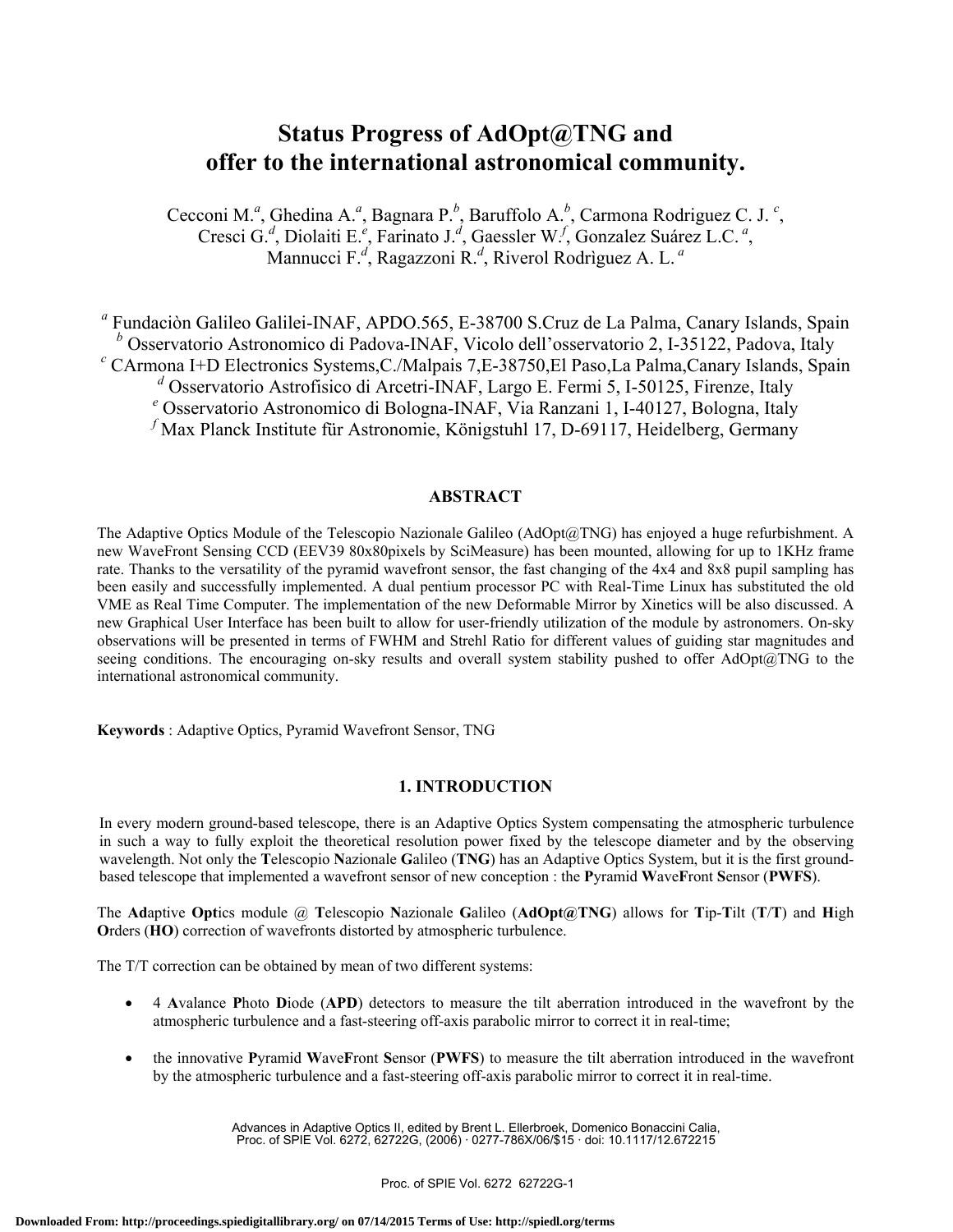The HO correction is based on the **PWFS** to measure the high order aberrations introduced in the wavefront by the atmospheric turbulence and on a **D**eformable **M**irror (**DM**) to compensate them in real-time.

Now, the PWFS+DM system is offered to the AdOpt@TNG User.

The AdOpt@TNG was implemented on 1998. Since then a lot of tests were done and encouraging results were obtained. Avalanche PhotoDiode Tip/Tilt (APD-T/T) first close-loop was successfully got on early 1999. The star selected to be first sharpened has been HD 116258 of magnitude  $V=7.9$  and at the moment of the observation its zenithal distance was about 37 degrees. The seeing was about 1.5" (V band), then not so suitable to perform a very good T/T correction. The signal reaching the APD-T/T wavefront sensor was sampled at 2ms and filtered with a low pass filter having a single pole at 5Hz. In Figure 1 images taken in K' band  $(\lambda=2.1 \text{ µm})$  with the infrared camera Arnica (pixel size 0.14arcsec) and an exposure time of 60s are shown.



Figure 1 : In the left side of the figures there is the open loop image (no Tip-Tilt correction) showing an elliptic shape of FWHM 1.15x1.85arcsec<sup>2</sup> where the elongation is due to a residual tracking jitter. In the right side there is the image obtained with the Tip-Tilt correction system switched on (closed loop): the star is nearly round, the tracking jitter is completely removed and the FWHM is 0.95arcsec.

On 2001 the PWFS began to work allowing for measuring all the optical perturbations caused by atmospheric turbulence and compensating them by means of the T/T and the deformable mirrors. The diffraction limit of the telescope had been regularly reached with a V<15 guiding star magnitude in <0.8arcsec V seeing conditions with the old DM. A **F**ull **W**idth **Half Maximum (FWHM)** of  $\sim 0.14$ arcsec in K' and a Strehl Ratio (SR) of  $\sim 0.4$  have been measured in star field such as the one reported in Figure 2 (summer 2005). Some technical problems arose during this long way but finally they have been solved permitting to offer the module fully working to the international astronomical community.



Figure 2: K' image of star field U1200 13900162

Proc. of SPIE Vol. 6272 62722G-2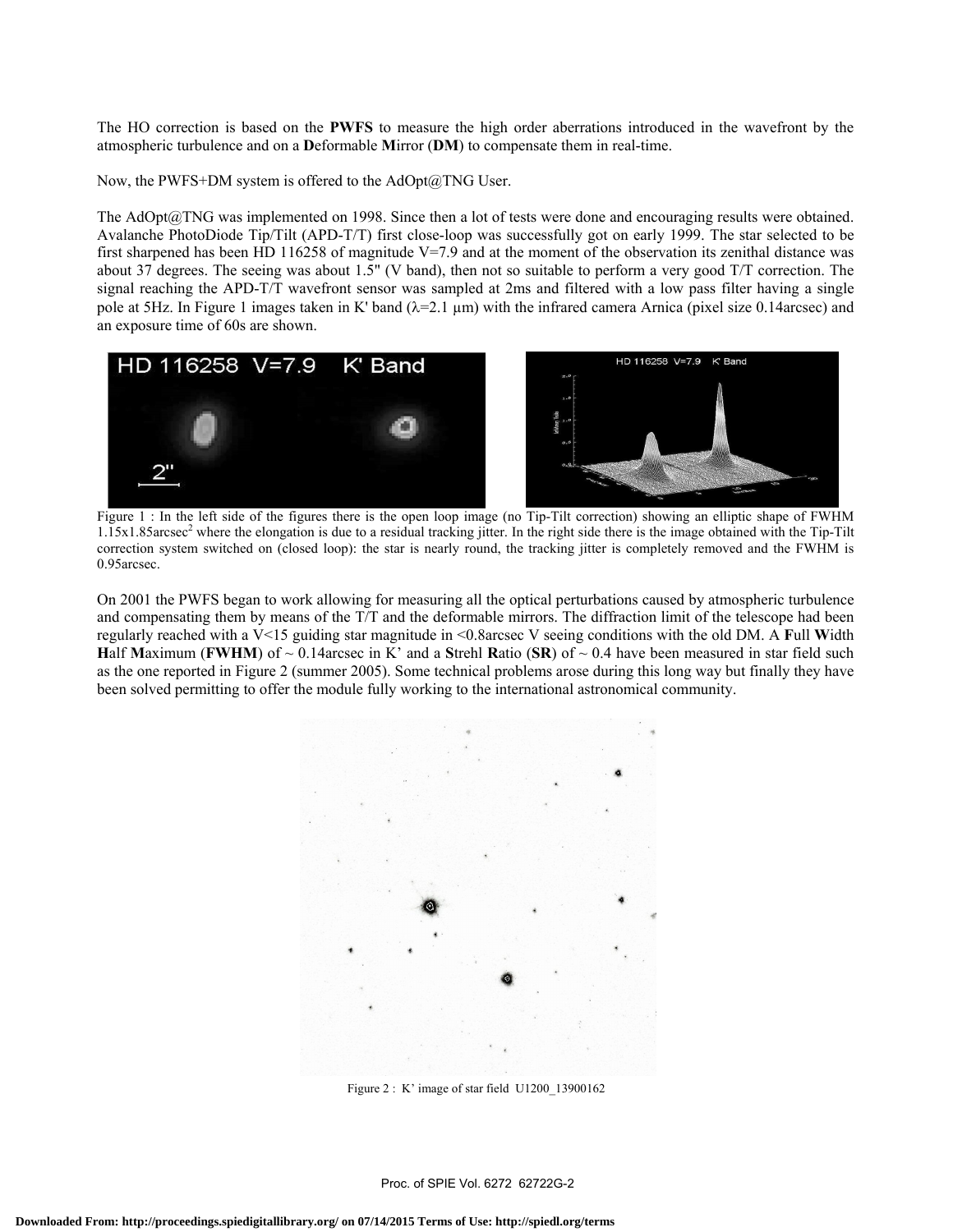## **2. AdOpt@TNG MODULE and the FIRST HUGE REFURBISHMENT**

In Figure 3 the AdOpt@TNG is shown. It is attached on one of the two Rotator Adapters of the telescope, at Nasmyth A focus side. It mainly lies on an optical table attached there. This peculiar configuration introduces some problems. First of all, accessibility to some opto-mechanical components is quite uncomfortable and make it difficult on-site alignments and maintenance. Moreover, it causes flexures in some optomechanical components which introduce small changes in the optical path which obligate to reset some parameters for each Rotator Adapter observing range.



Figure 3 : A photo of AdOpt $\alpha$ TNG Module and its accessing doors (left). On top, the NICS infrared scientific camera is also partially visible.

To briefly describe the AdOpt@TNG Module, a layout is sketched in Figure 4. The wavefront, collected from the telescope, is driven by M3 towards the Pick-Up Mirror (AO\_M1) which sets the F/11 focus in the position shown in the same figure. Here the first real image of the sky field-of-view is formed. A micron stage allows for moving the Fiber Holder (FH) in the F/11 focus position so that 1 to 4 fibers could simulate a 1 to 4 stars field-of-view of  $\sim$ 1 arcmin diameter for the following optical system so that to test the module in daylight time. A multi-mode fiber, emitting HeNe Laser (632.8nm) or red LED light, or a single-mode fiber, emitting visible and infrared light till  $\lambda \sim 2\mu m$ , can be set in FH. Then, the wavefront focused in F/11 follows its path towards the AO\_M2 mirror which is the first Off-Axis Parabola (OAP1) of the overall system. It is a fast-steering mirror and corrects for the tilt component of the wavefront distorsion caused by the atmospheric turbulence according to the information coming from the APD system or from the HO **W**ave**F**ront **C**omputer (**WFC**).

The wavefront proceeds towards the AO\_M3 mirror, that is the Deformable Mirror (DM), which compensates the HO optical aberrations caused by the atmospheric turbulence according to the commands coming from the Waverfront Sensor Computer.

Then, the wavefront proceeds towards the second Off-Axis Parabola (OAP2) which drives the beam towards the AO\_BS1 Beam Splitter system composed by a wheel in which one open window and 3 dichroics are mounted and selectable. The open window is selected when the Speckle system (not visualized in the sketch) is used. The 3 dichroics split the wavefront into two ones with different percentage of reflected (visible) and transmitted (infrared) components. The infrared (scientific) component is used by the scientific channel (NICS) while the visible (reference) one is used by the wavefront sensing channel.

The dichroics are slightly tilted in such a way the wavefront sensing component refocuses in F/32 focus, previously passing through AO\_M5 and AO\_M6 mirrors. Then, AO\_L1 lens images the pupil in the mechanical center of the x-y tilting mirror AO\_M7 which allows to adjust alignments and to set the reference star in the right calibrated position for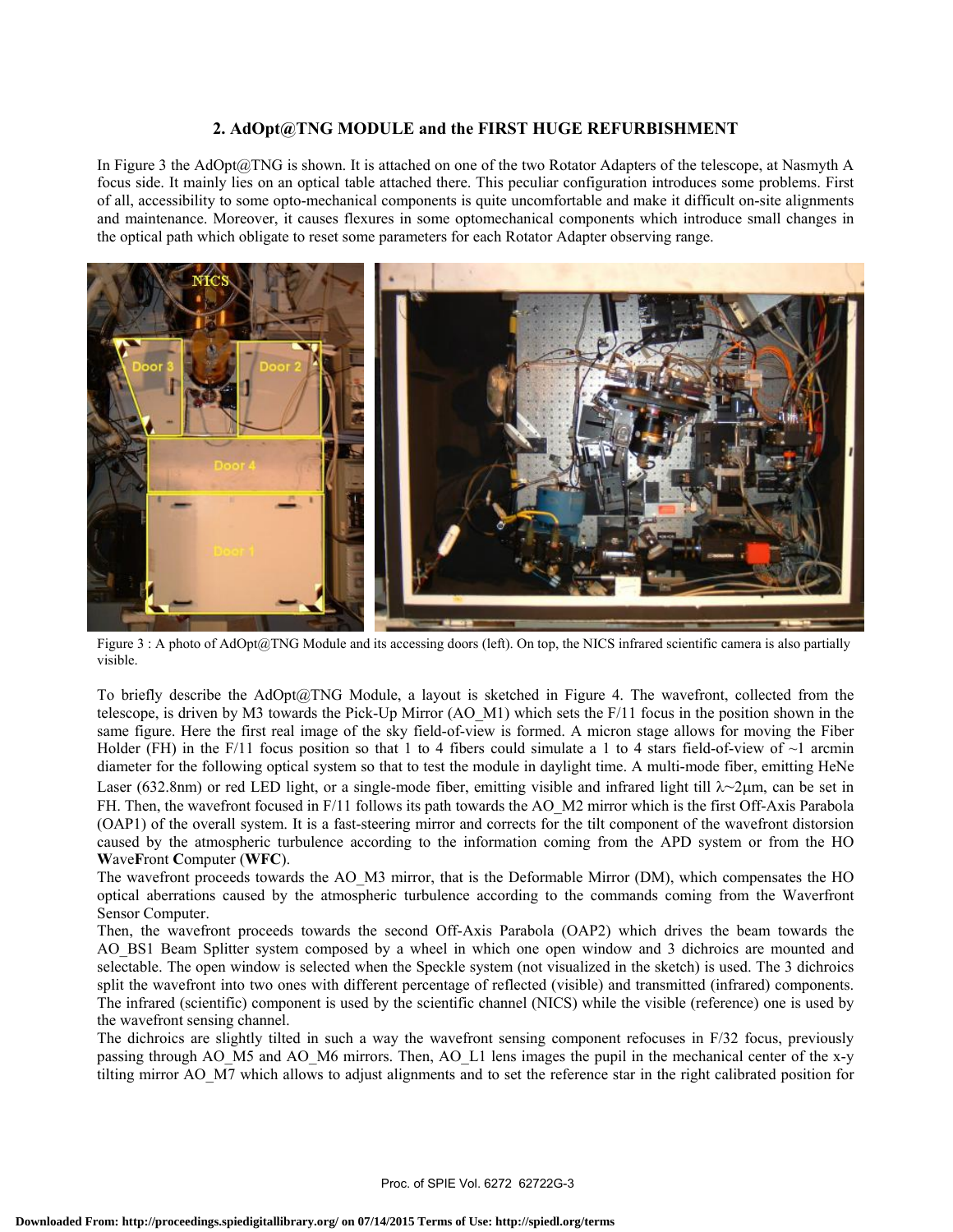closing the loop. The following optomechanical component AO\_BS2 allows to set a dichroic to 50/50 split the beam or to set an hole to let it totally passing. One component of the split beam is focused by the camera AO\_L2 passing through AO\_M8 and AO\_M9 mirrors and the corresponding image is used to center the reference star in the right calibrated position by means of the x-y tilting mirror AO\_M7 or the telescope itself. The other component of the split beam passes through lens AO\_L3 and the optomechanical component AO\_BS3 which allows : i) to set a 50/50 dichroic which splits it in a part towards the PWFS and the other one towards the APD, ii) to set an hole through which all the beam passes to the APD or iii) to set a small mirror which reflects all the beam towards the PWFS.



Figure 4 : Sketch of the AdOpt@TNG Module. See text for a brief explanation.

The beam driven to the APD is focused, by means of AO\_L3+AO\_L8 lens system, in the center of an image dissector which splits it into four beams whose 2mm pupil is imaged onto the APD detector by F/200 lenses (not sketched in the figure). By measuring the flux of each of these four beams, in normal direction each to the other, it is possible to compute the tilt component of the aberration introduced by the atmosphere and send the corresponding compensation to the AO\_M2 T/T mirror to freeze image motion caused by that. A NDFW neutral density filter wheel allows to attenuate too bright reference stars.

On the other side, the beam driven to the PWFS is focused, by mean of AO\_L4+AO\_L5 lens system, onto the top of a 4 edge pyramid glass, hearth of this kind of wavefront sensor . Four beams exit from the pyramid and the corresponding four pupils are imaged onto the wavefront sensor CCD (WFS\_CCD) with a given magnification by means of the AO\_L6+AO\_L7 lens system (being also 45° reflected by the AO\_M10 mirror). The intensities of corresponding pixels of the four pupils are processed to compute the wavefront distorsion and consequently send compensating commands to the actuators of the DM. On September 2001, the Adaptive Optics Team of the Telescopio Nazionale Galileo, led by R. Ragazzoni, has successfully closed the higher orders loop using the PWFS mounted on the AdOpt $@TNG$  module. It was the first time ever that this kind of sensor was used in an AO system to close the loop on real stars: it can be considered a milestone for the AO technology! The result is clearly seen in the K' band, 50sec images of a mv=7.7 star in the direction of Cygnus in Figure 5. The open loop image (on the left) shows a single diffuse object while the closed loop one (on the right) puts in evidence the two components of a double star with ~0.2arcsec separation. The brightest component has a FWHM~0.16arcsec, next to the diffraction limit of the TNG at that wavelength. SR, as evaluated from these first result, turns out to be  $\sim 0.16$ . Images were taken through an Optical Density=2 Neutral Filter to avoid saturation on the Near Infrared Camera Spectrometer (NICS). The loop was closed at a CCD frame rate of 25Hz. This important result has become a reality thanks to the direct effort of a lot of people and the support of many others who we would like to thank once more from here.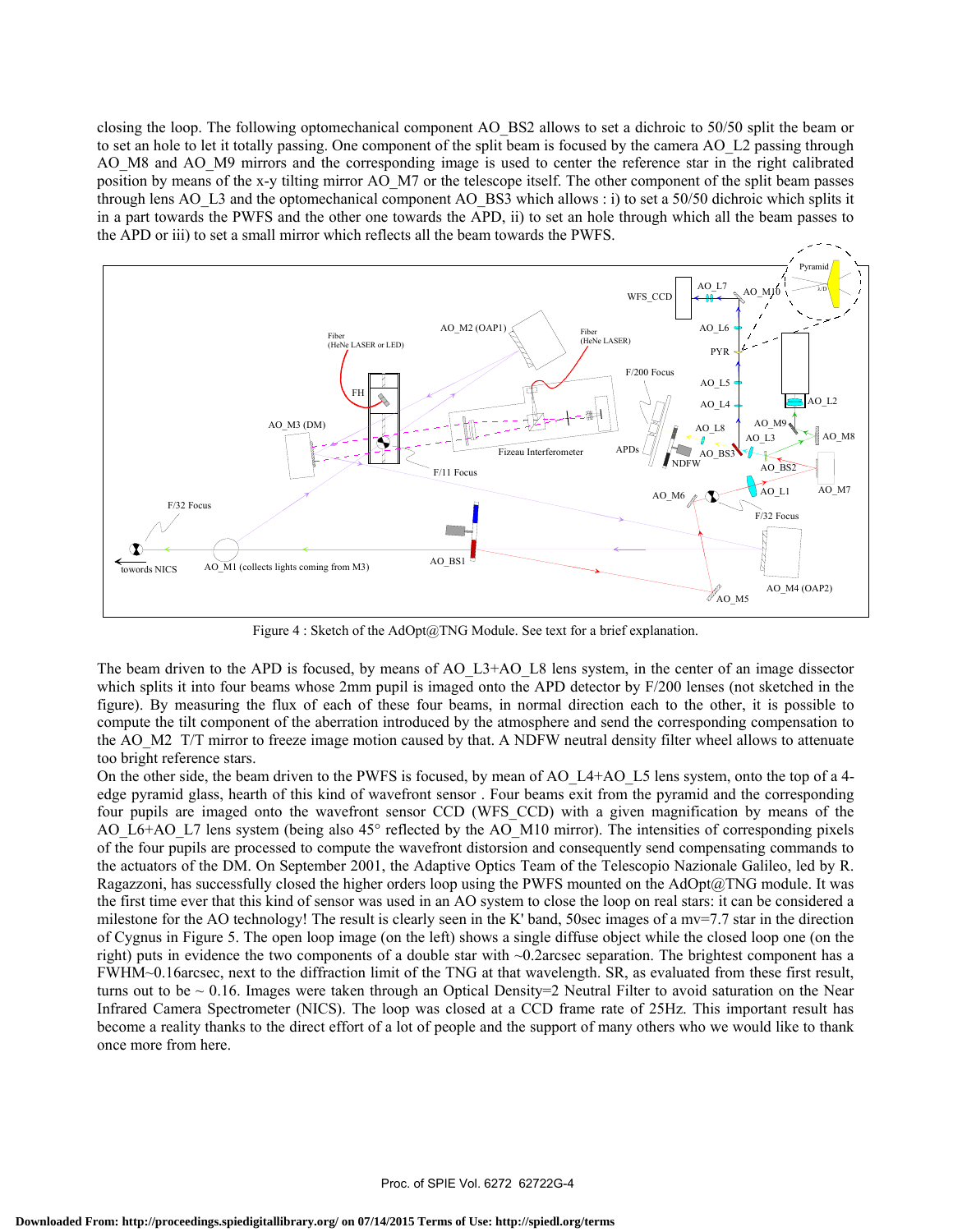

Figure 5 : mv=7.7 star in the direction of Cygnus. Open Loop (on the left) and Close Loop (on the right). This has been the first on-sky Close Loop test with the PWFS.

An on-sky test campaign was also done in a 2003 observing run (*Ghedina et al., 2003, SPIE Proc*.) followed by a huge refurbishment of the module, exploiting the stop of observations due to major works at the telescope. Such refurbishment included : i) recoating and cleaning of the optics; ii) new polishing, recoating and repairing of the DM (Xinetics); iii) setting-up of a Twymann-Green interferometer to test the DM surface; iv) substituting the old wavefront sensor CCD with a new commercial one (SciMeasure, EEV39 80x80pixels); v) substituting the VME-based Real Time Computer with a dual Pentium PC processor based on Real-Time Linux; vi) substituting the HP and SUN Spark work station with another PC Linux as User Work Station.

The new wavefront sensing control system allows for several different read-out modes (programs) listed in the Table 1. The frame rate of the old wavefront sensing control system was less than 100Hz so an improvement in speed of a factor of  $\sim$  20 is possible taking into account the best frame rate of the new one. Moreover, a selectable pupil sampling (allowing for different limiting magnitudes of the operating reference star for given seeing conditions) is possible without any variation of the optical system, thanks to the possibility of simply changing in real-time the binning mode of the wavefront sensor CCD. This possibility underlines another advantage of the new PWFS concept in front of the traditional Shack-Hartmann one which needs a physical substitution of the lenslet arrays for a different pupil sampling. Besides that, an higher sensitivity is obtainable, increasing the limiting magnitude of the reference star.

| Program       | <b>Actual Pixel</b><br>Rate (kHz/port) after binning | Image Size | Binning | Filter | Filter TC (ns) | Nominal Max<br>Frame Rate (Hz) | <b>Actual Max</b><br>Frame Rate (Hz) | <b>Actual Min Frame</b><br>Time(ms) | Actual<br>Readnoise (e-) |
|---------------|------------------------------------------------------|------------|---------|--------|----------------|--------------------------------|--------------------------------------|-------------------------------------|--------------------------|
| $\mathbf{0}$  | 203                                                  | 40         | ↑       | 4      | 1100           | 366                            | 366,394                              | 2,7293                              | 3,7                      |
|               | 382                                                  | 40         | ↑       | 3      | 690            | 672                            | 672,359                              | 1,4873                              | 4,4                      |
| $\mathcal{L}$ | 193                                                  | 20         | 4       | 4      | 1100           | 1120                           | 1110,445                             | 0,8933                              | 4,2                      |
|               | 350                                                  | 20         | 4       | 3      | 690            | 1826                           | 1903,674                             | 0,5253                              | 4,6                      |
| 4             | 204                                                  | 80         |         | 4      | 1100           | 103                            | 103,241                              | 9,6861                              | 3,6                      |
|               | 455                                                  | 80         |         | 3      | 690            | 227                            | 227,578                              | 4,3941                              | 4,6                      |
| 6             | 1136                                                 | 80         |         | 2      | 48             | 564                            | 553,434                              | 1,8069                              | 4,8                      |
|               | 2038                                                 | 80         |         |        | 30             | 996                            | 977,613                              | 1,0229                              | 7,3                      |

Table 1 : Read-out modes (programs) available in the new SciMeasure wavefront sensor CCD mounted on AdOpt@TNG.

The new SW to control the wavefront sensor CCD was completed with the implementation of the 2x2 binning in the wavefront sensor CCD (Image Size=40pixels, Pupil size = 8 binned pixels). The high-orders loop was closed, the test star (point-like fiber) was frozen even if disturbed by an artificial turbulence generated inside the module. Unfortunately, in the testing run, 4 to 5 actuators of the DM were broken and the DM was powered with a reduce voltage equal to 30% of the nominal one, limiting in such a way the stroke of each actuator and consequently the amount of turbulence compensation. A provisional mask was set to stop the beam in the pupil region with the broken actuators. A new DM was ordered. On 13 August 2004, the high-order loop was successfully closed again also on-sky, freezing the atmospheric turbulence and obtaining very promising images. The huge refurbishment on the AdOpt@TNG module was successful but other upgrades were waiting for improving more its performances.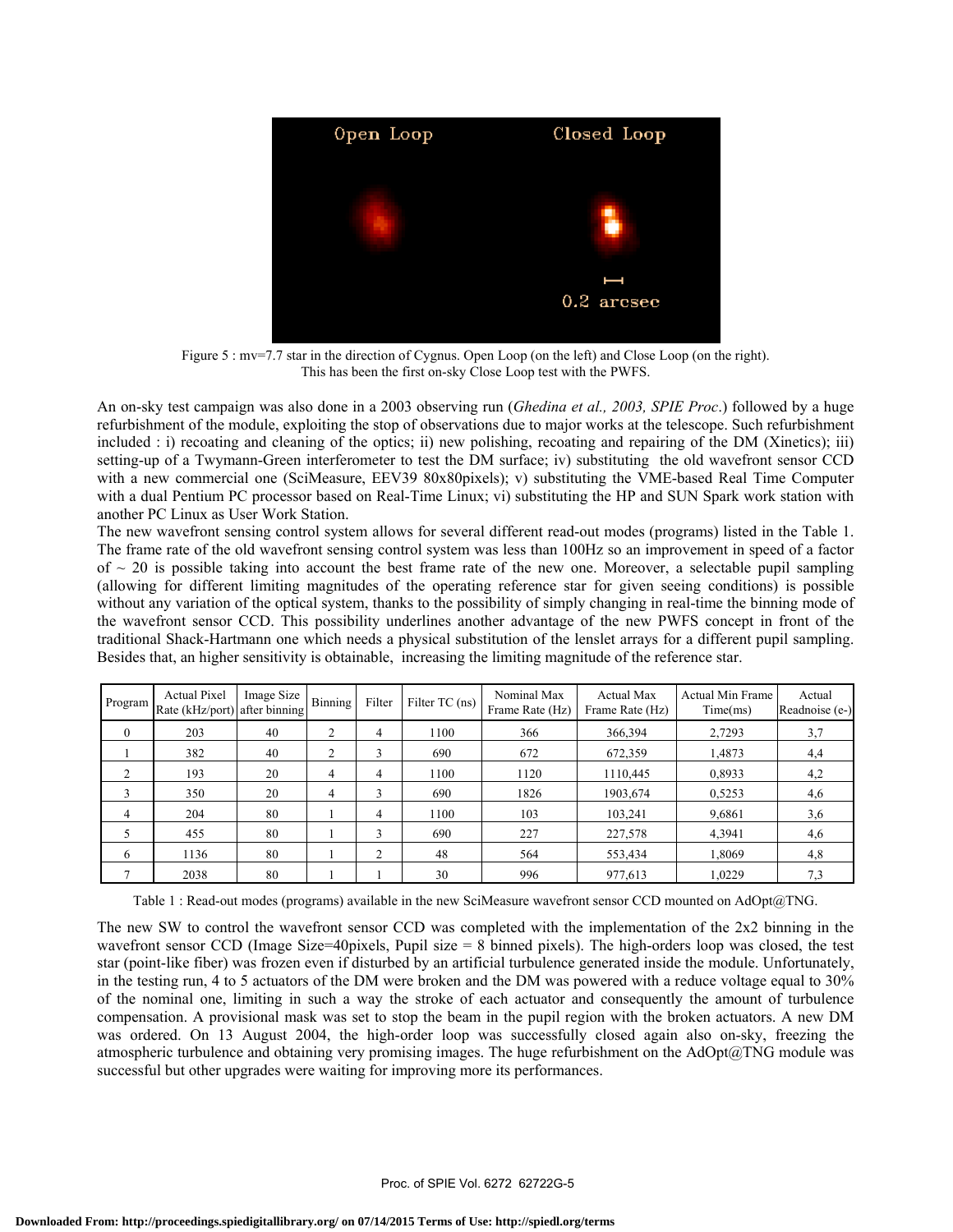## **3. The SECOND REFURBISHMENT**

Before and after the poor observational summer 2005 because of few good-seeing available nights, a second (mainly electronic) refurbishment of AdOpt@TNG started.

The new (Xinetics 97-actuators) DM arrived and it has been mounted. Anyway, some electronic failure were discovered in the electronic driver which power the actuators. The power output corresponding to each of the 89 actuators was measured and the working actuator map shown in Figure 6 has been built to understand which driver channels to check.



Figure 6: Map of the Channels which do not work in the Driver Boards of the WaveFront Computer.

By accurately testing of the suspected channels, the electronic experts of the team discovered some broken resistors and fuses in the electronic circuit schematically shown on the left side of Figure 7. The cause of electric overcharge that has damaged them is yet unknown. During the operation of replacement, it was noted that some of these resistors had a power dissipation ability of 1/8 to 1/2 Watts, probably too much low in respect of the flowing electric current and resistance. So, the substituted resistors saved the same resistance of 22ohm but were selected with 1Watt power dissipation ability. Some R219-type positive resistors broke while the corresponding R220-type negative one saved. Anyway, all these resistors were substituted on all channels in all the boards. Moreover, some fuses broke. All of them were of 250mA and were substituted with 315mA ones.



and fuses (bottom on the right) broke. The R220-like negative resistors (top on the right) save but were changed anyway.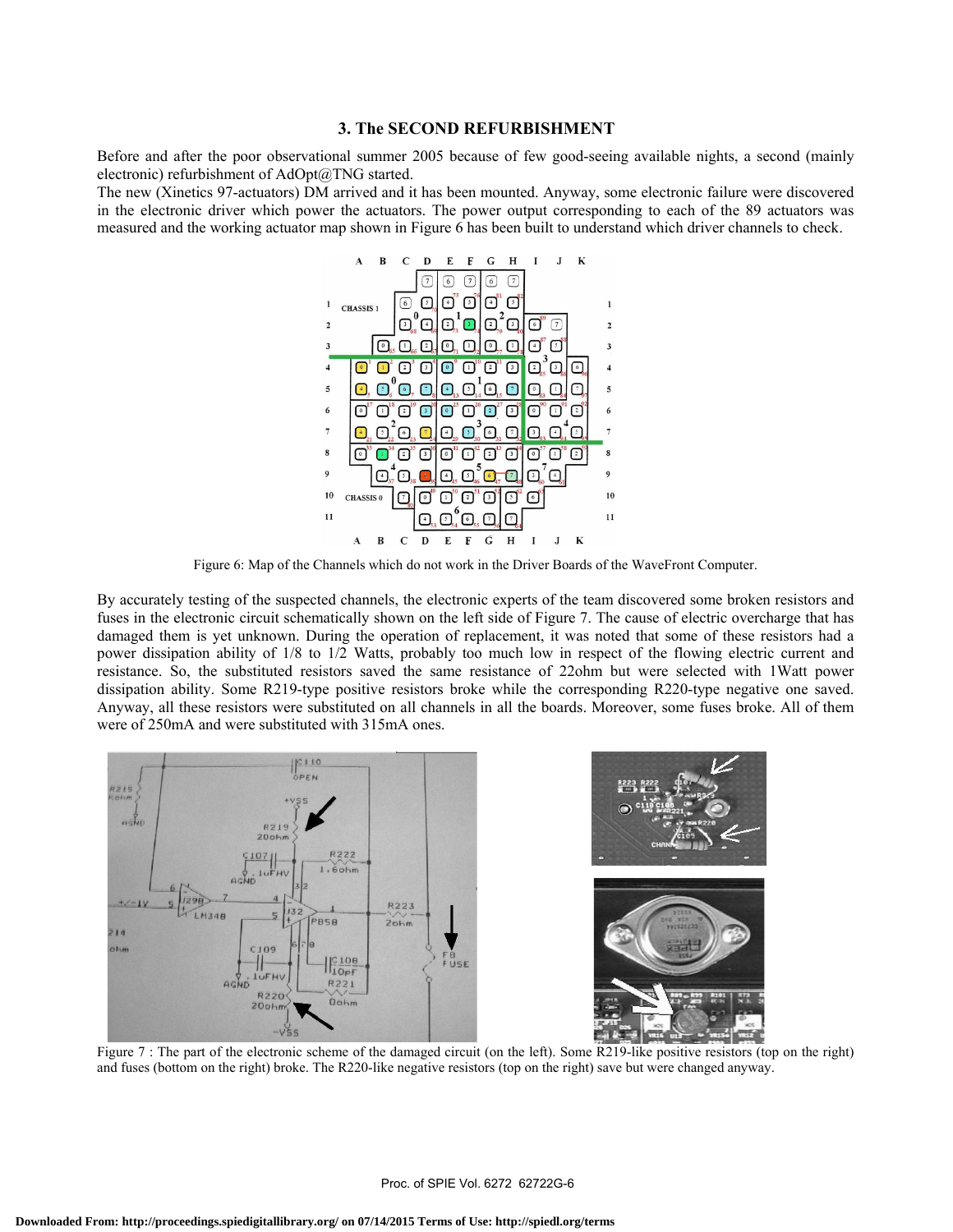Then, the power output corresponding to each of the 89 actuators was measured again with success. Now, the digital command correctly translate in the right voltage to the piezoelectric actuator of the mirror. The cables were attached to the DM connector and an interferometer was used to test the optical response of each actuator of the DM. The result was successful. Each actuator moves according to the actual voltage digitally applied. Then, some successful on-bench test were done to close the HO loop with different control matrices, frame rates and gain of the T/T and HO mirror.

After the mounting of the new DM, the optical path was realigned with the single-mode fiber by getting a  $SR \sim 0.80$  and a FWHM  $\sim 0.14$ arcsec in K`-band on the scientific camera NICS with the DM switched off. The same measurements will be done with the DM switched on and the surface will me examined by using the Fizeau Interferometer still in construction and shown in Figure 8.



Figure 8 : The Fizeau Interferometer. Sketch (on the left) and under construction one (on the right).

ortant upgrade of AdOpt( $a$ ) ING was a new User InterFace (see Figure 9) to control the loop parameters<br>ering Interface (Figure 10) to control the parameters of other optomechanical components of the module.<br>A  $\frac{1}{2}$ The other important upgrade of AdOpt@TNG was a new User InterFace (see Figure 9) to control the loop parameters and an Engineering Interface (Figure 10) to control the parameters of other optomechanical components of the module.

| SW Control                                                                      | <b>CCD Display</b> |                                | <b>Voltage Display</b>               |                    |                     |
|---------------------------------------------------------------------------------|--------------------|--------------------------------|--------------------------------------|--------------------|---------------------|
|                                                                                 |                    |                                |                                      |                    | <b>Files loaded</b> |
|                                                                                 |                    |                                |                                      | TipTilt:           | TTIM 44.dat         |
|                                                                                 |                    |                                |                                      | DeformableMirror:  | Apo10 4x4 MM 1um    |
| AdOpt@TNG                                                                       |                    |                                |                                      | <b>BackGround:</b> | BkG8x8 100Hz.raw    |
| <b>Software Status</b>                                                          |                    |                                |                                      | <b>FlatField:</b>  | FF with 1.raw       |
| ONLINE                                                                          |                    |                                |                                      | SlopeOffset:       | SO44Apo.dat         |
| Start AO SW                                                                     |                    |                                |                                      | MirrorMode:        | Flattening_Map.cfg  |
| Stop AO SW                                                                      | <b>Cut Levels</b>  | Reset                          | <b>Cut Levels</b>                    |                    |                     |
| Eng. GUI                                                                        |                    |                                | Reset                                |                    |                     |
|                                                                                 |                    |                                |                                      |                    |                     |
|                                                                                 |                    |                                |                                      |                    |                     |
| <b>Telescope</b>                                                                |                    |                                | Loop Control                         |                    |                     |
| <b>Position angle</b>                                                           |                    |                                |                                      |                    |                     |
|                                                                                 |                    |                                |                                      |                    |                     |
|                                                                                 | OPEN               | Open Loop                      | 8x8<br>Mode:                         |                    |                     |
|                                                                                 |                    |                                |                                      |                    |                     |
|                                                                                 |                    |                                |                                      |                    |                     |
|                                                                                 |                    |                                |                                      |                    |                     |
|                                                                                 |                    |                                |                                      |                    |                     |
|                                                                                 | CloseLoop TT       | <b>CloseLoop FULL</b>          | <b>Check FRate</b>                   |                    |                     |
|                                                                                 |                    |                                |                                      |                    |                     |
| <b>Elev: 90</b>                                                                 |                    |                                |                                      |                    |                     |
| Azim: 137                                                                       |                    |                                |                                      |                    |                     |
| Derot: 0.2                                                                      |                    |                                |                                      |                    |                     |
|                                                                                 | TT Gain            | <b>DM Gain</b><br>$\mathbf{n}$ | <b>Frame Rate</b>                    |                    |                     |
| <b>Tracking: NO</b>                                                             | $\bf{0}$<br>≔      | <b>Fax</b>                     | 101<br>ᅲ                             |                    |                     |
| Alpha: 18:37:10<br>Delta: 28:52:59<br>Off alpha: 540.000<br>Off delta: -860.000 | 0 25 50 75 100     | 0 25 50 75 100                 | 10<br>60<br>110<br>160<br>210<br>260 |                    |                     |

Figure 9 : The new User InterFace of AdOpt@TNG. All the loop parameters can be controlled.